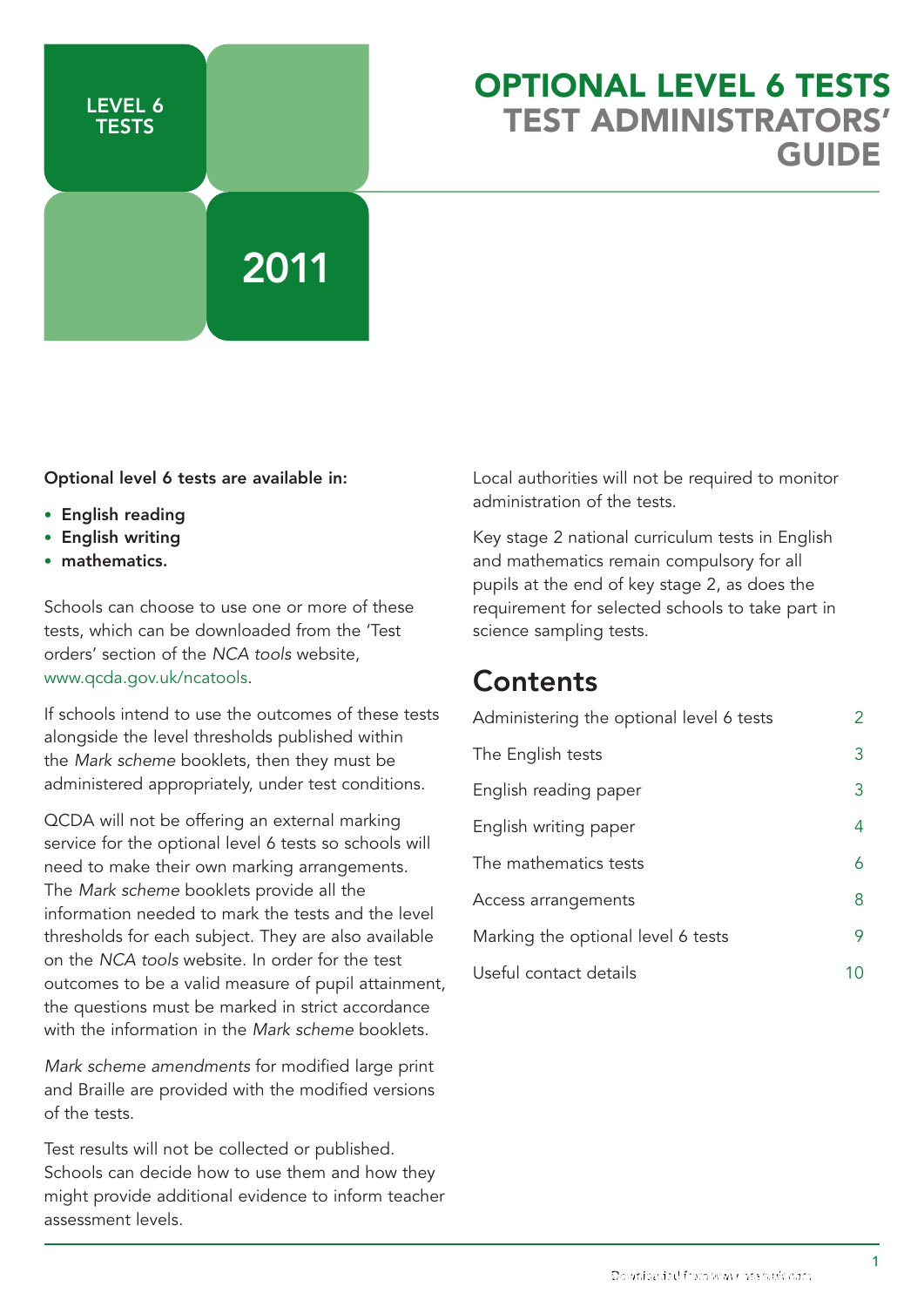## Administering the optional level 6 tests

The optional level 6 tests can be administered at any time, although it is anticipated that in most cases you will choose to use them towards the end of the school year so that pupils will have had the opportunity to demonstrate level 6 knowledge and skills.

There is no requirement to register pupils, apply for access arrangements or submit a *Headteacher's declaration form*. However, you should consider the range of access arrangements available to enable all pupils to access the tests and to ensure that their results accurately reflect their abilities. Further advice is available on page 8 of this guide.

If schools intend to use the outcomes of these tests, alongside the level thresholds published within the *Mark scheme* booklets*,* then they must be administered appropriately, under test conditions. Detailed guidance on test administration is given in the 2011 key stage 2 *Test administrators' guide*, which can be downloaded from www.qcda.gov.uk/tests.

Please note: schools should not use the introductory scripts from the key stage 2 *Test administrators' guide* to introduce any optional level 6 test. Suggested introductory scripts for the optional level 6 tests are provided on the pages overleaf.

## Test duration

Each of the optional level 6 tests will take up to 60 minutes to complete:

- • English *Reading paper* 60 minutes (including 10 minutes of reading time)
- • English *Writing paper* 60 minutes (20 minutes for the shorter writing task; 40 minutes for the longer writing task)
- Mathematics 60 minutes (30 minutes for *Paper 1*; 30 minutes for *Paper 2*).

## Test materials

Test papers and *Mark schemes* can be downloaded from the *NCA tools* website at www.qcda.gov.uk/ncatools.

### Adapting test materials

You may choose to enlarge papers, questions or parts of questions to meet the requirements of individual pupils. However, you should take care when making enlargements as inaccurate copies may affect the accuracy of pupils' responses. When photocopying materials you should check the measurements of diagrams to ensure accuracy.

#### Equipment for the tests

The table below details the equipment that should be made available for the tests.

| <b>Equipment</b>                                                                   | <b>English</b><br>reading | <b>English</b><br>writing | <b>Mathematics</b> | <b>Notes</b>                                                                                                                                                                                                                                  |
|------------------------------------------------------------------------------------|---------------------------|---------------------------|--------------------|-----------------------------------------------------------------------------------------------------------------------------------------------------------------------------------------------------------------------------------------------|
| Bilingual<br>dictionaries,<br>bilingual word<br>lists, electronic<br>spellcheckers | $\boldsymbol{x}$          | $\boldsymbol{x}$          |                    | If bilingual dictionaries or word lists are used in the<br>mathematics test, they should only give word-for-word<br>translations and not help with understanding the subject.                                                                 |
| Word<br>processors and<br>voice-activated<br>software                              |                           | $\checkmark$              | $\checkmark$       | If it reflects normal classroom practice, pupils may use<br>word processors and voice-activated software in any of<br>the tests as long as any editorial functions (for example<br>thesaurus, spelling and grammar functions) are turned off. |
| <b>Rulers</b>                                                                      | $\checkmark$              | $\checkmark$              | $\checkmark$       | Rulers should show both centimetres and millimetres.                                                                                                                                                                                          |
| Calculators                                                                        | $\boldsymbol{x}$          | $\boldsymbol{x}$          | Paper 2 only       | Pupils are allowed to use calculators for mathematics Paper 2<br>only. Pupils must not have access to calculators for Paper 1.                                                                                                                |

Additional equipment required for the mathematics test is listed on page 6.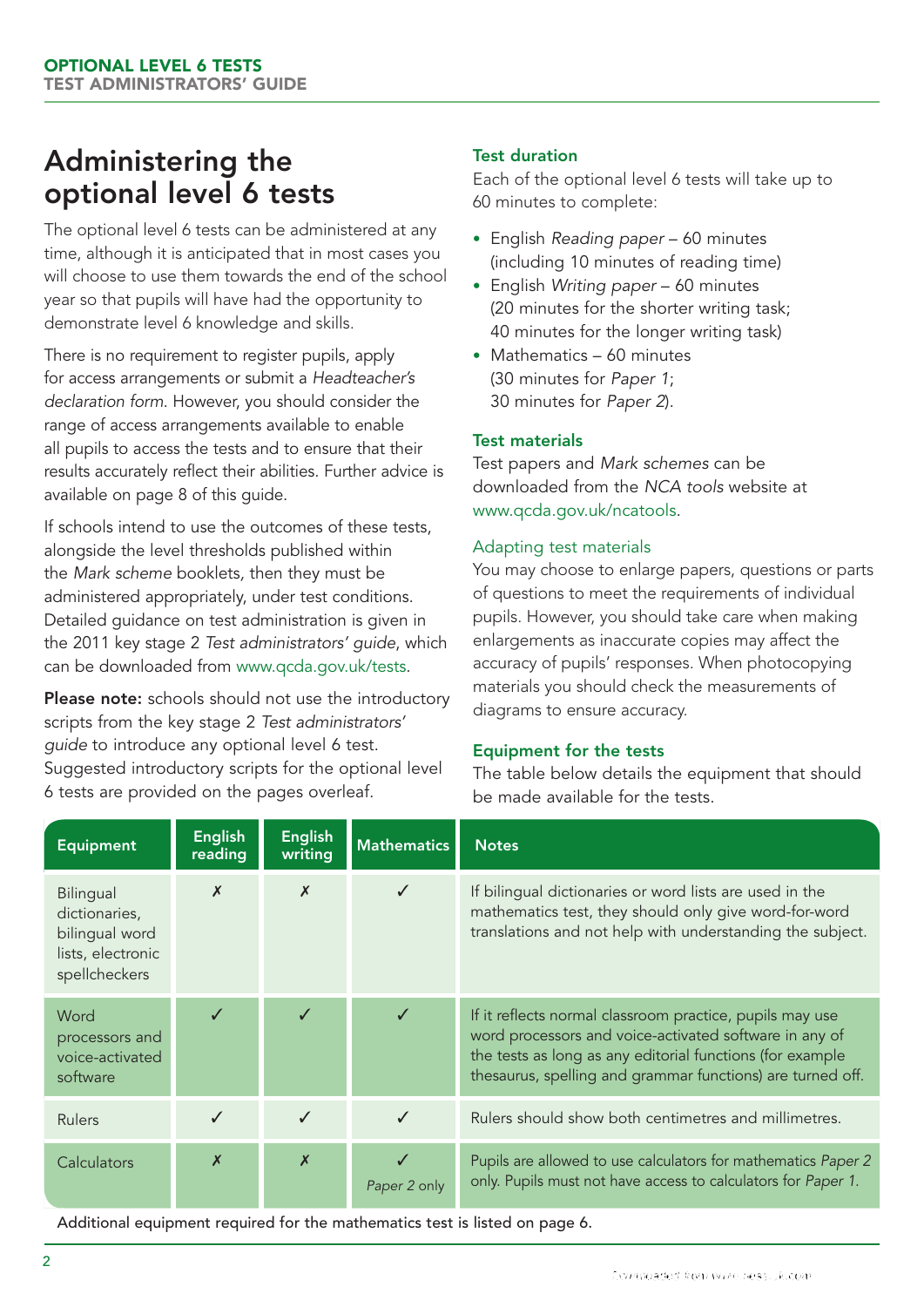# The English tests

The English tests consist of two papers:

- • the *Reading paper*
- the *Writing paper*, which is made up of a shorter task and a longer task. Spelling is assessed as part of the longer writing task.

Schools can administer either or both tests. To obtain an overall level for English, scores for both papers should be added together and compared against the overall thresholds which are in the English mark schemes.

# English reading paper

Pupils should be given 60 minutes to complete the test (including 10 minutes of reading time).

You should only read aloud the 'Remember' section on the front cover of the *Reading answer booklet* to pupils. Pupils should read the test questions themselves. An example of what you could say at the beginning of the test is given below.

## At the start of the test

#### What to say

This is the level 6 English *Reading paper.*

Make sure you have a *Reading booklet* and *Reading answer booklet* in front of you.

Make sure your name is on your *Reading answer booklet*.

I will read the instructions on the front of the *Reading answer booklet* with you now.

You have 10 minutes to read the *Reading booklet*. You can make notes on the *Reading booklet*, but you should not open the *Reading answer booklet* during this first 10 minutes.

After the 10 minutes are up, I will tell you that you can open your *Reading answer booklet* and start to answer the questions. You will then have 50 minutes to write your answers in the *Reading answer booklet*. Remember that you can look back at your *Reading booklet*.

You should skim through the *Reading answer booklet* to check the questions and marks allocated to each one so that you can manage your time effectively.

You should try to answer all the questions. If you cannot answer a question, move on and return to it later.

Remember to check your work carefully.

If needed, you may ask for more paper. Make sure your name is on any extra lined paper you use.

It is important that you express your ideas clearly to show you have understood the text and the question. Your spelling will not be marked.

If you have any questions during the test, you should put your hand up and wait for someone to come to you. Remember, I cannot help you to answer any questions or read any of the words to you. You must not talk to each other.

Are there any questions you want to ask now?

You may now start to read the *Reading booklet*.

#### After ten minutes

#### What to say

You should open the *Reading answer booklet*  and start to answer the questions.

You have 50 minutes left to complete the test. I will tell you when you are halfway through the test and also tell you when you are entering the last five minutes. I will tell you when the test is over and to stop writing.

Total marks for the English *Reading paper*: 32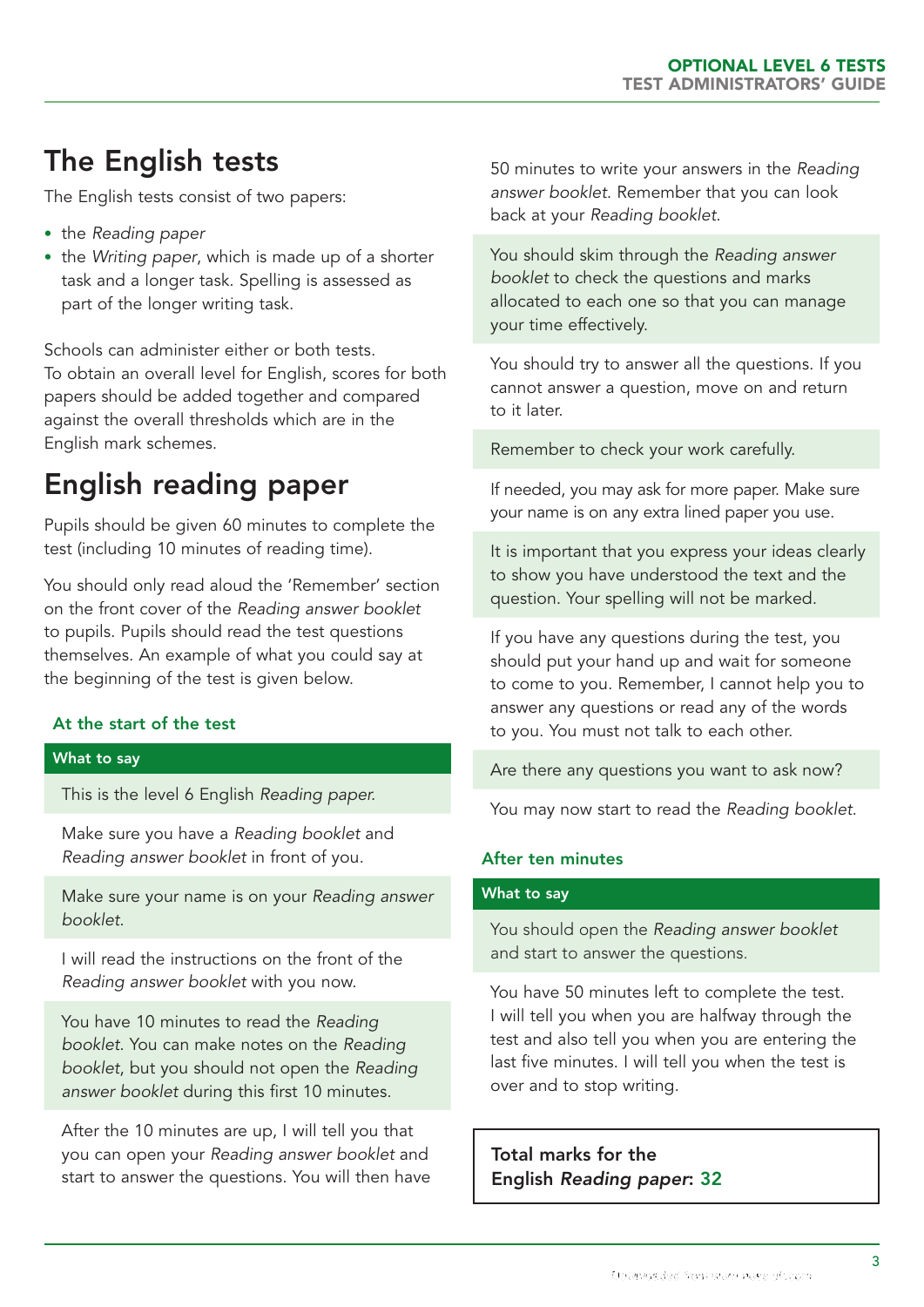# English writing paper

Pupils should complete both the shorter task and the longer task in the *Writing answer booklet* provided.

It is recommended that pupils are given 20 minutes for the shorter writing task, and 40 minutes for the longer writing task (including up to five minutes of recommended planning time).

Pupils may use the planning sheet provided for the longer task. A planning sheet is not provided for the shorter writing task, but pupils may use blank paper if they wish to plan.

You should only read aloud the 'Remember' section on the front cover of the English *Writing paper* to pupils. An example of what you could say at the beginning of the test is given below.

### At the start of the test

#### What to say

This is the level 6 English *Writing paper*. It includes a longer task writing prompt, including a planning page, and a shorter writing task. There are answer pages for both the longer and shorter tasks.

The shorter writing task is a test of your ability to write concisely. It is 20 minutes long.

The longer writing task is a test of extended writing. It is 40 minutes long. Your spelling will be assessed.

Make sure you have the *Longer writing prompt* and the *Shorter writing prompt*, including the *Writing answer booklet* in front of you.

You have one *Writing answer booklet* to use for both tasks. You can ask for more lined paper if you need it.

You should write your name on your *Writing answer booklet* and on any extra lined paper you use.

There is a planning page for the longer writing task for you to make notes and organise your writing. You may also use blank paper.

There is no planning page for the shorter writing task.

You may use blank paper or the back of your *Writing answer booklet* to plan your answer.

I will read the instructions on the front cover with you now.

You should complete the shorter writing task before the longer writing task.

You should pay attention to grammar, including paragraphing and punctuation.

I will tell you when you are halfway through your shorter writing task and when you should be moving on to your longer writing task. I will tell you when there are five minutes left to complete the test. I will tell you when the test is over and to stop writing.

Remember to check your work carefully.

If you want to change your answer, you should put a neat line through the words or response you don't want to be marked.

If you have any urgent questions during the test, you should put your hand up and wait for someone to come to you. You must not talk to each other.

Are there any questions you want to ask me now?

You should now open your *Writing paper* and begin the shorter writing task.

Remember you have five minutes of planning time if you want to use it. I will remind you in five minutes to start writing if you haven't done so already.

You may now start the test.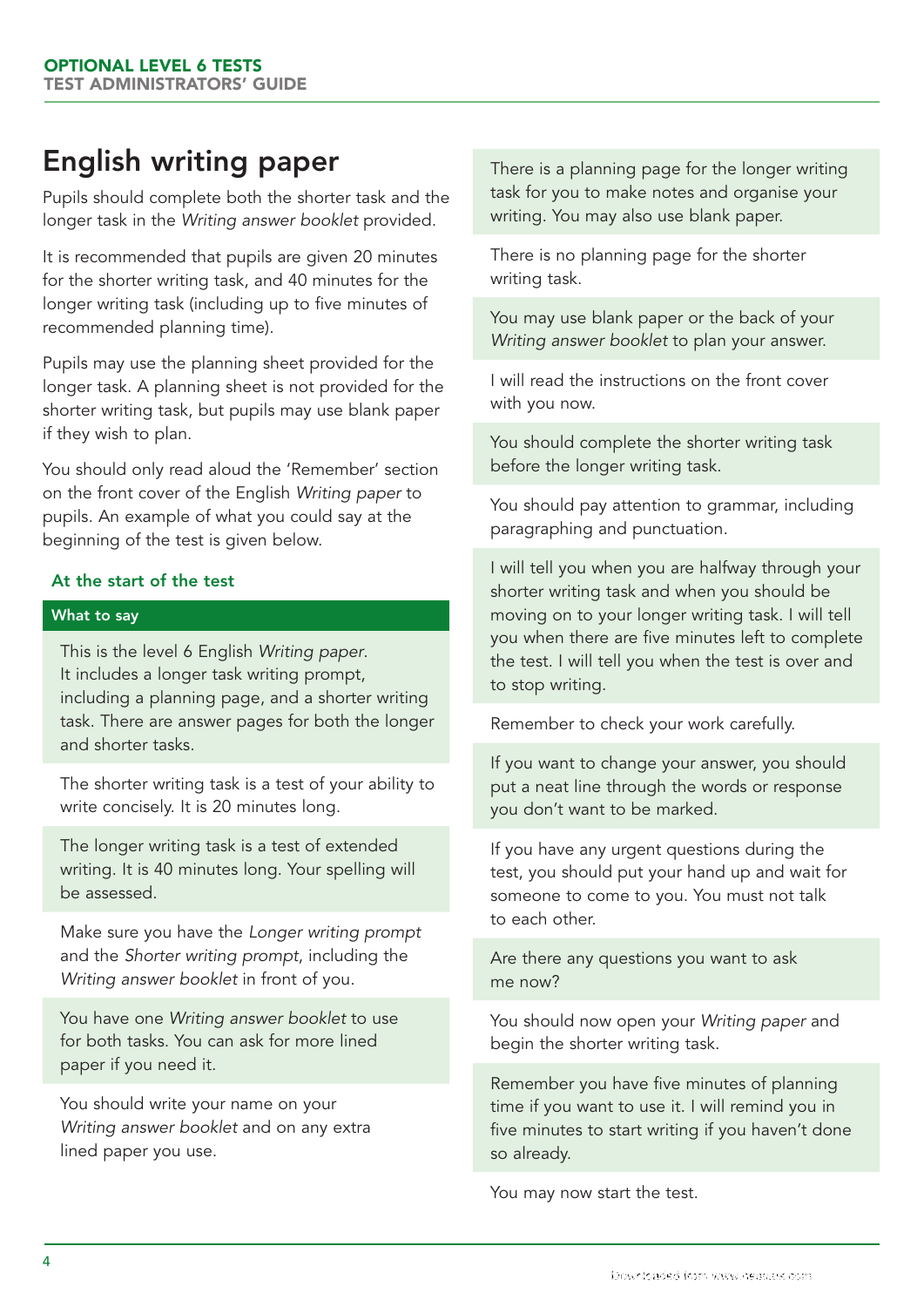### After five minutes of planning time

#### What to say

Your five minutes of planning time have passed. If you haven't started writing, you should do so now.

#### After 20 minutes have passed

#### What to say

20 minutes have passed. You should now move on to the longer writing task. You have 40 minutes to complete the longer writing task.

Total marks for the English *Writing paper:* 23 Shorter task: 7 Longer task, including spelling: 16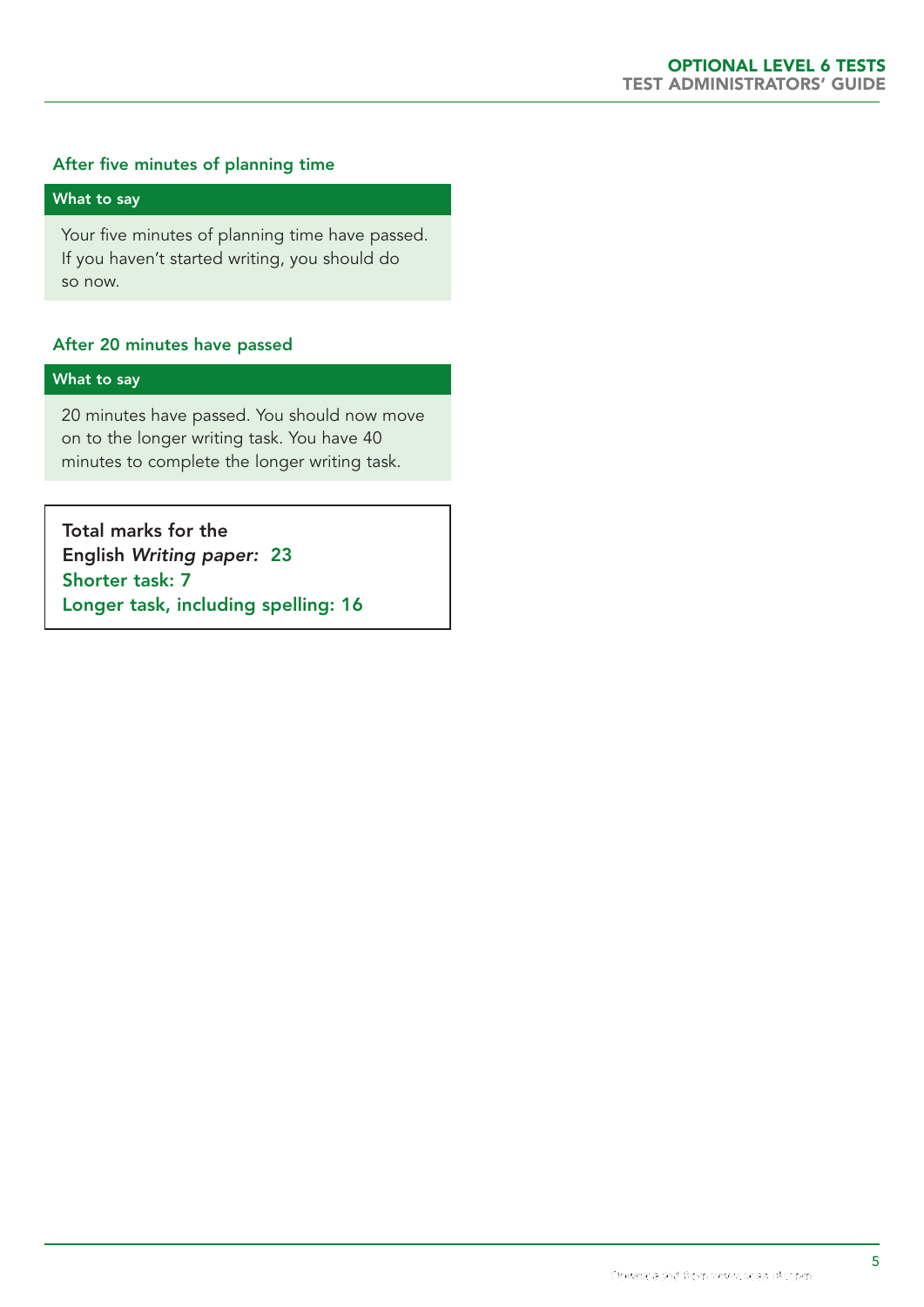## The mathematics tests

There are two written mathematics tests:

- Paper 1 (non-calculator paper)
- *Paper 2* (calculators are allowed in this paper).

Pupils should be given 30 minutes for each paper.

The tests have been developed so that pupils need to take both *Paper 1* and *Paper 2* to be awarded a level in mathematics. Pupils' marks from both tests need to be aggregated to calculate their overall mathematics level. *Paper 1* and *Paper 2* have 25 marks each, giving a total of 50 marks.

The assessment does not include a mental mathematics test.

### Enlarging test materials

You may choose to enlarge papers, questions or parts of questions to meet the specific requirements of individual pupils.

You should not enlarge any diagram that requires accurate measurement as it may affect the accuracy of pupils' responses. The associated text, however, can be enlarged to help pupils read the questions.

Diagrams should not be enlarged for the following questions:

- • *Paper 1*, question 10
- • *Paper 2*, question 6.

#### Additional equipment requirements

In addition to materials listed on page 2, the following equipment should be available for pupils in the test room:

- angle measurers
- pairs of compasses
- tracing paper
- mirrors (mirrors that are transparent as well as reflective must not be used).

The following equipment must not be used for the mathematics tests:

- number apparatus
- counters
- number squares
- dotted paper.

You should only read the general instructions for the mathematics test papers to the whole cohort. The following gives an example of what you could say at the beginning of the test.

#### Mathematics Paper 1

#### What to say

This is the level 6 mathematics *Paper 1*.

Calculators must not be used for this paper.

#### Mathematics Paper 2

#### What to say

This is the level 6 mathematics *Paper 2*.

You may use a calculator for this paper.

### General instructions for both papers

#### What to say

This test is 30 minutes long.

You will need a pen or pencil for this test.

You may also need the following equipment for this test [read out the equipment list on the front page of the test booklet].

You should review the 'Remember' section on the front cover of this test paper and the instructions on page 3.

A formula that you might need is on page 2 of the test paper.

Write your name on the test booklet cover.

The test starts with easier questions. Try to answer all the questions in the booklet.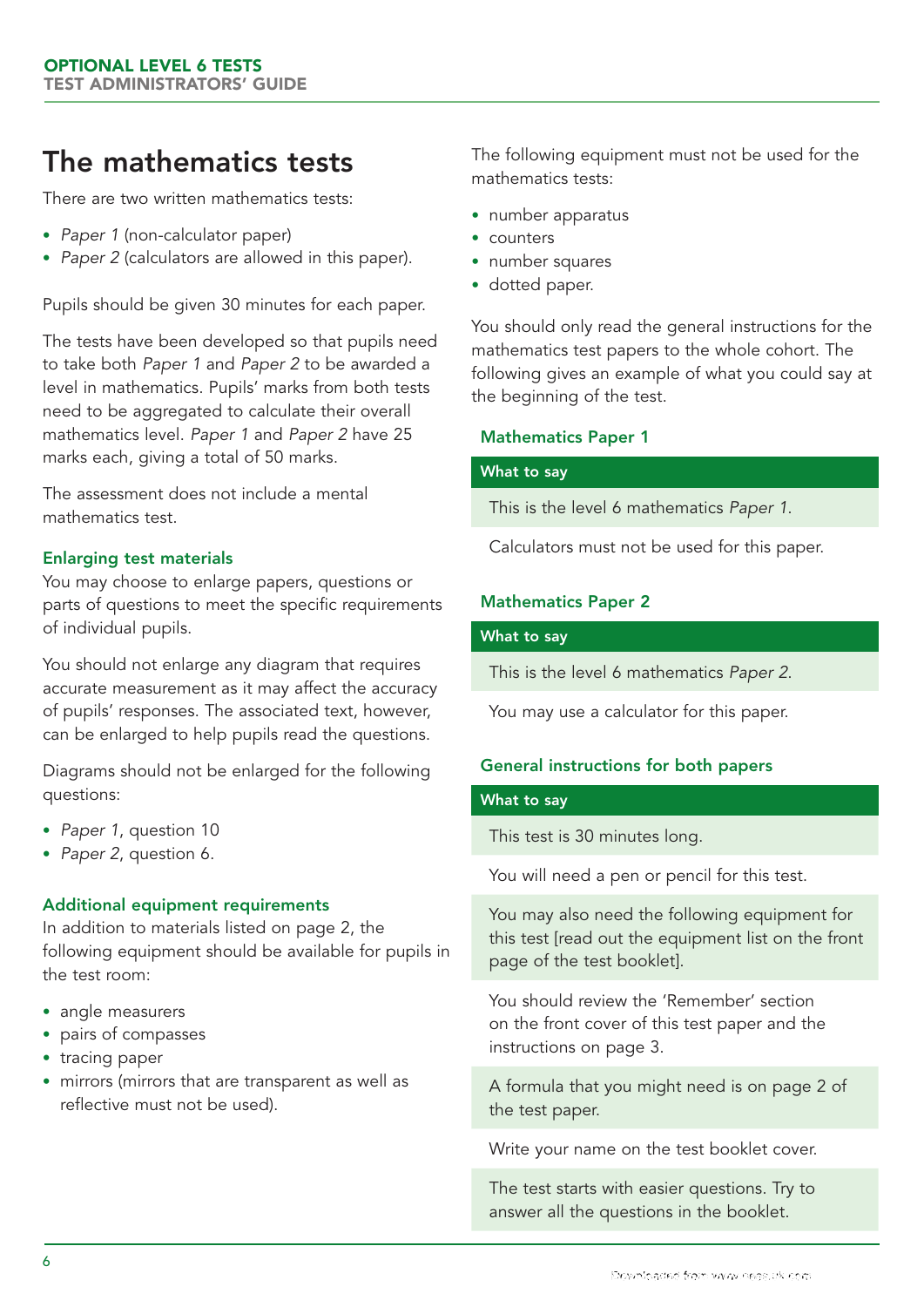If you want to change your answer, put a neat line through the response you don't want to be marked. For changes on diagrams use a rubber.

Remember to check your work carefully.

Write all your answers and working on the test paper. Marks may be awarded for your working even if your answer is wrong.

I will tell you when you are halfway through the test and also tell you when you have five minutes left. I will tell you to stop writing when the test is over.

If you have any questions during the test, you should put your hand up and wait for someone to come to you. You must not talk to each other.

Are there any questions you want to ask me now?

You should now open your test booklet.

You may now start the test.

Total marks for the mathematics papers: 50

#### Mathematical notation

If a pupil asks for clarification of the mathematical symbols or notation used in a question, you may read these to the pupil but you should not indicate the operation or process involved.

For example:

|                 | Say                                                           | Don't say                                       |
|-----------------|---------------------------------------------------------------|-------------------------------------------------|
| $-4x$           | minus/negative four $x$                                       | four minus/<br>negative four<br>times $x$       |
| $x^2$           | $x$ squared                                                   | x times x or x times<br>itself                  |
| 10 <sup>4</sup> | 10 to the power<br>(of) four                                  | 10,000<br>or $10 \times 10 \times 10 \times 10$ |
| ℅               | per cent                                                      | out of every<br>hundred                         |
| 4 $(t-1)^2$     | four, open bracket,<br>t minus one, close<br>bracket, squared | t minus one all<br>squared, times four          |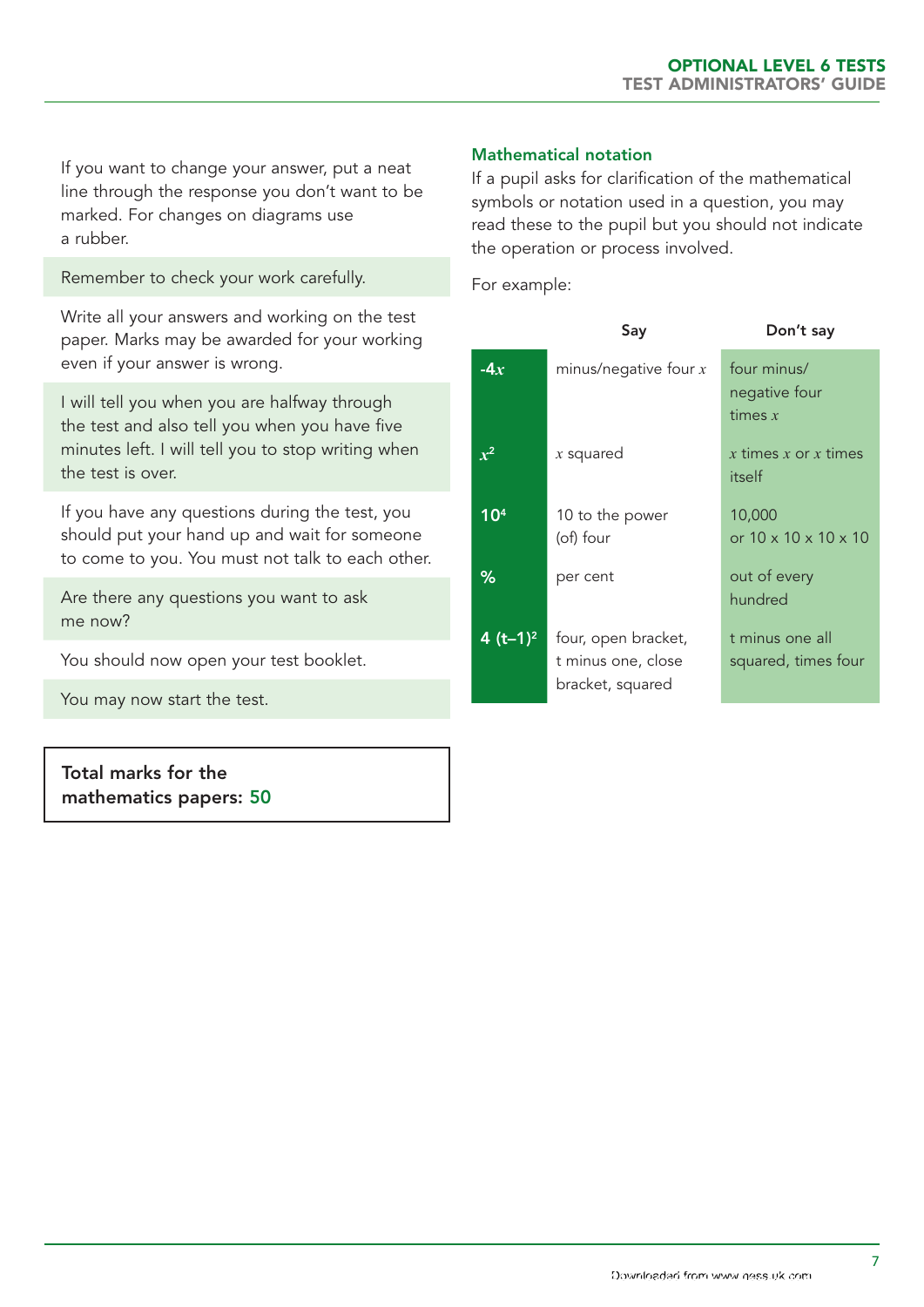## Access arrangements

You may consider the use of access arrangements to ensure that the optional level 6 tests are accessible for all pupils working at the level of the tests.

You are free to make adaptations to the tests that will improve accessibility for pupils with special educational needs and pupils for whom English is an additional language.

## Examples of appropriate adaptations

School-based adaptations to the tests may include:

- allowance of up to 25 per cent additional time
- use of readers, prompters, sign language interpreters and scribes
- use of transcripts and word processors (word processor tools that help with spelling, punctuation and grammar should be switched off)
- use of rest breaks
- provision of tactile shapes and number cards
- separating the tests into sections, taping, photocopying onto coloured paper, use of coloured overlays, use of apparatus
- enhancing the shading on diagrams, including charts and graphs, to increase visual clarity
- enlarging diagrams, cutting them out, embossing or mounting them on card or other material
- translation of words or phrases in the mathematics test papers for pupils for whom English is an additional language, and for pupils who use British sign language (BSL) or other sign supported communication
- rephrasing of test instructions including the use of gestures or drawings
- discussion of concepts that may be culturally unfamiliar to pupils when introducing the tests
- use of bilingual dictionaries during the mathematics tests.

You should be careful that any access arrangements used do not alter the nature of the test questions.

## Modified tests

Enlarged print test papers for visually impaired pupils are available to download from *NCA tools.* Braille papers and modified large print test papers for pupils with a visual impairment are also available to order.

Additional guidance notes for teachers administering the modified optional level 6 tests are available to download from *NCA tools* and are supplied with Braille test papers.

If you have any questions about ordering modified tests, contact the QCDA modified test agency on 0844 500 6727.

For further guidance on access arrangements please refer to the 2011 key stage 2 *Access arrangements guide*, available on the QCDA website at www.qcda.gov.uk/accessarrangements.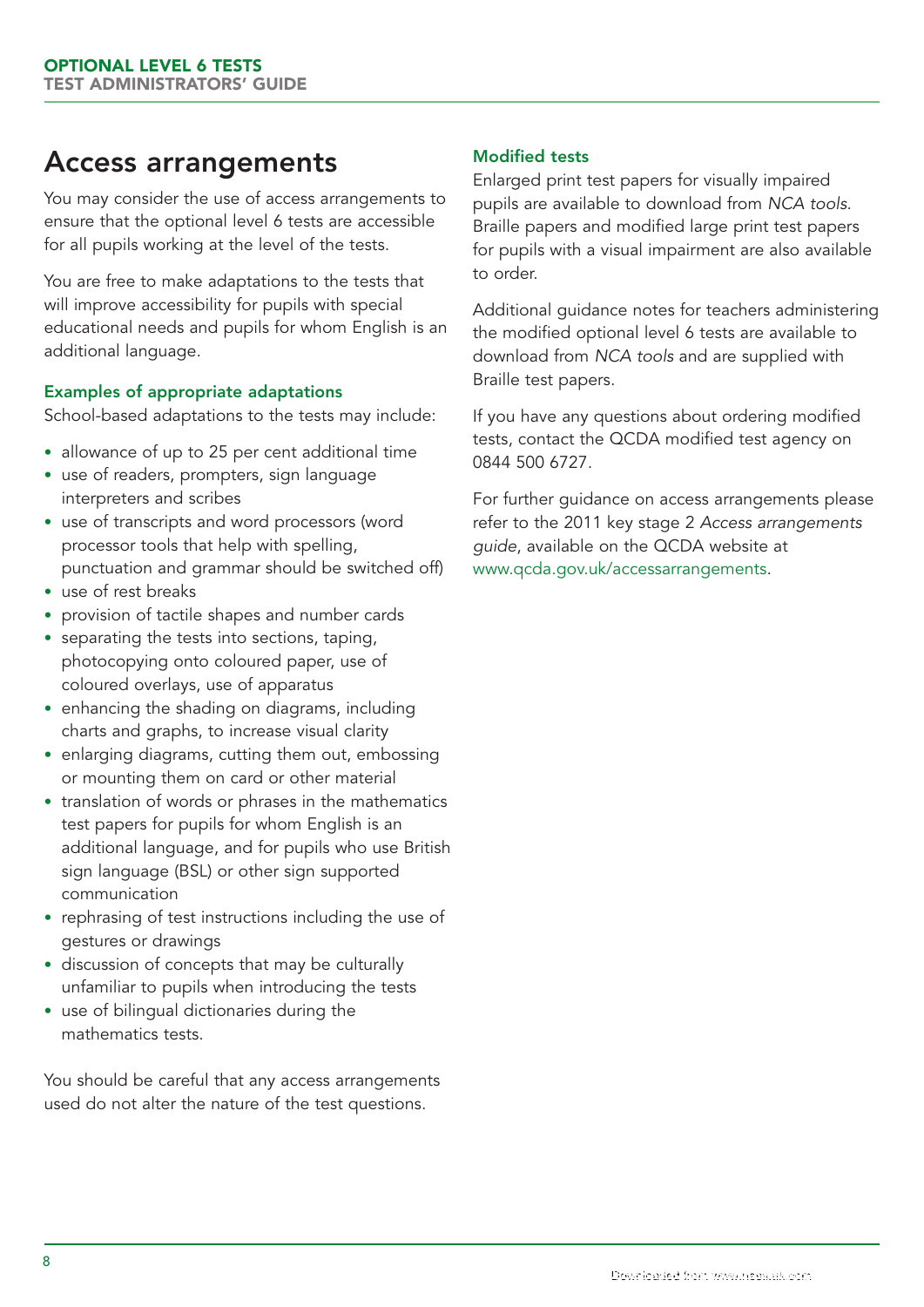## Marking the optional level 6 tests

QCDA will not be offering an external marking service for the optional level 6 tests so schools will need to make their own marking arrangements.

The *Mark scheme* booklets provide all the information needed to mark the tests and the level thresholds for each test. They are available on the *NCA tools* website. In order for the test outcomes to be a valid measure of pupil attainment, the questions must be marked in strict accordance with the information in the *Mark scheme* booklets.

*Mark scheme amendments* for modified large print and Braille are provided with the modified versions of the tests.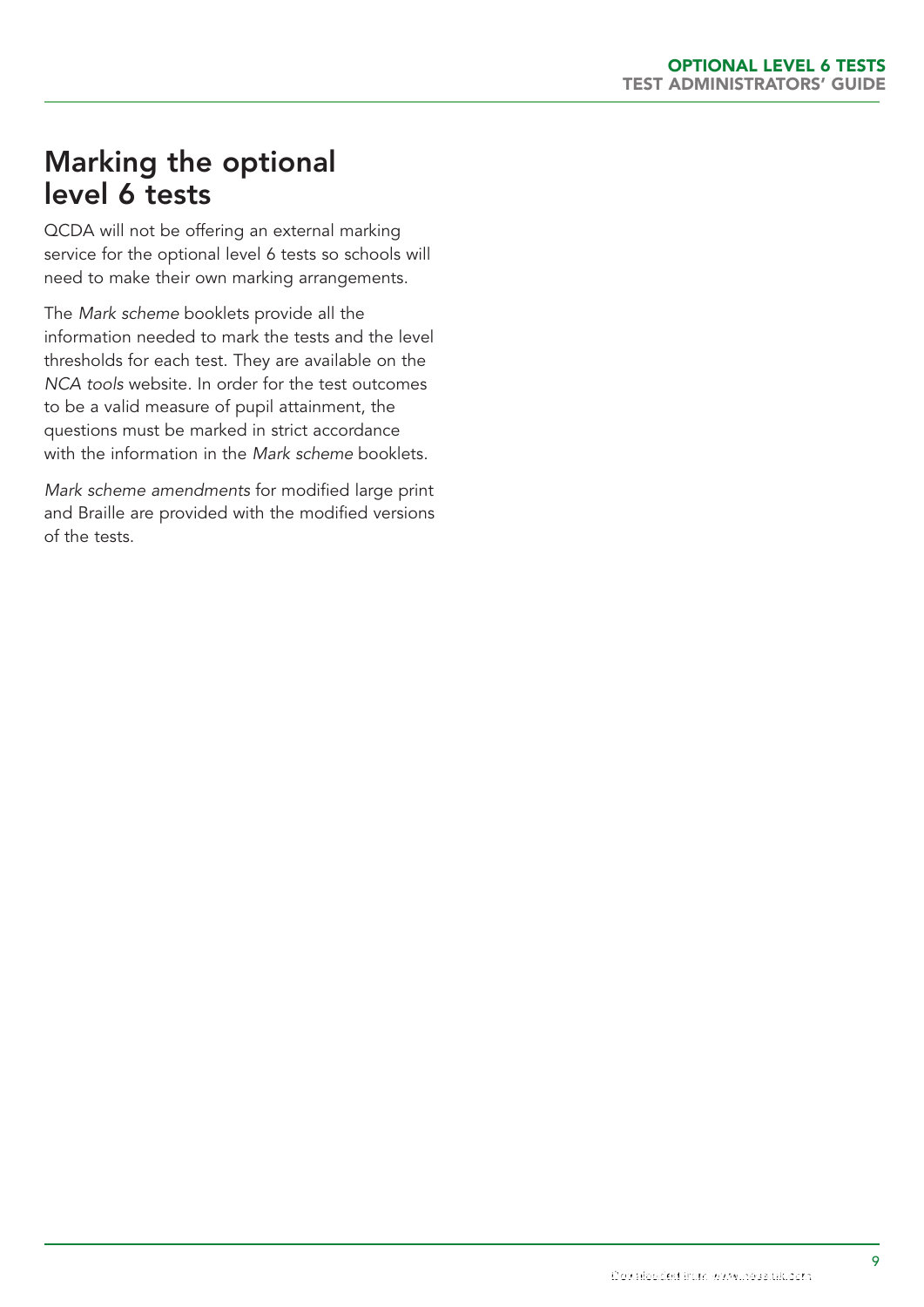# Useful contact details

#### National curriculum assessments helpline

For general enquiries about national curriculum assessments.

Tel: 0300 303 3013 Fax: 0300 303 3014 Email: assessments@qcda.gov.uk Website: www.qcda.gov.uk/tests

**OCDA** 53–55 Butts Road Earlsdon Park Coventry CV1 3BH

QCDA enquiry line For general enquiries about the work of QCDA.

Tel: 0300 303 3011 Fax: 0300 303 3014 Email: info@qcda.gov.uk Website: www.qcda.gov.uk

### QCDA modified test agency

For enquiries about modified test materials.

Tel: 0844 500 6727 Fax: 0844 500 6451

## Department for Education (DfE) national enquiry line

For enquiries about the statutory requirements for assessment, national results, Achievement and Attainment Tables and reporting to parents or persons with parental responsibility.

Tel: 0370 000 2288 Website: www.education.gov.uk/contactus

Department for Education Castle View House East Lane Runcorn Cheshire WA7 2GJ

#### DfE publications helpline

To order single copies of DfE materials and DfE circulars.

Tel: 0845 602 2260 Fax: 0845 603 3360

DfE Publications PO Box 5050 Annesley Nottingham NG15 0DJ